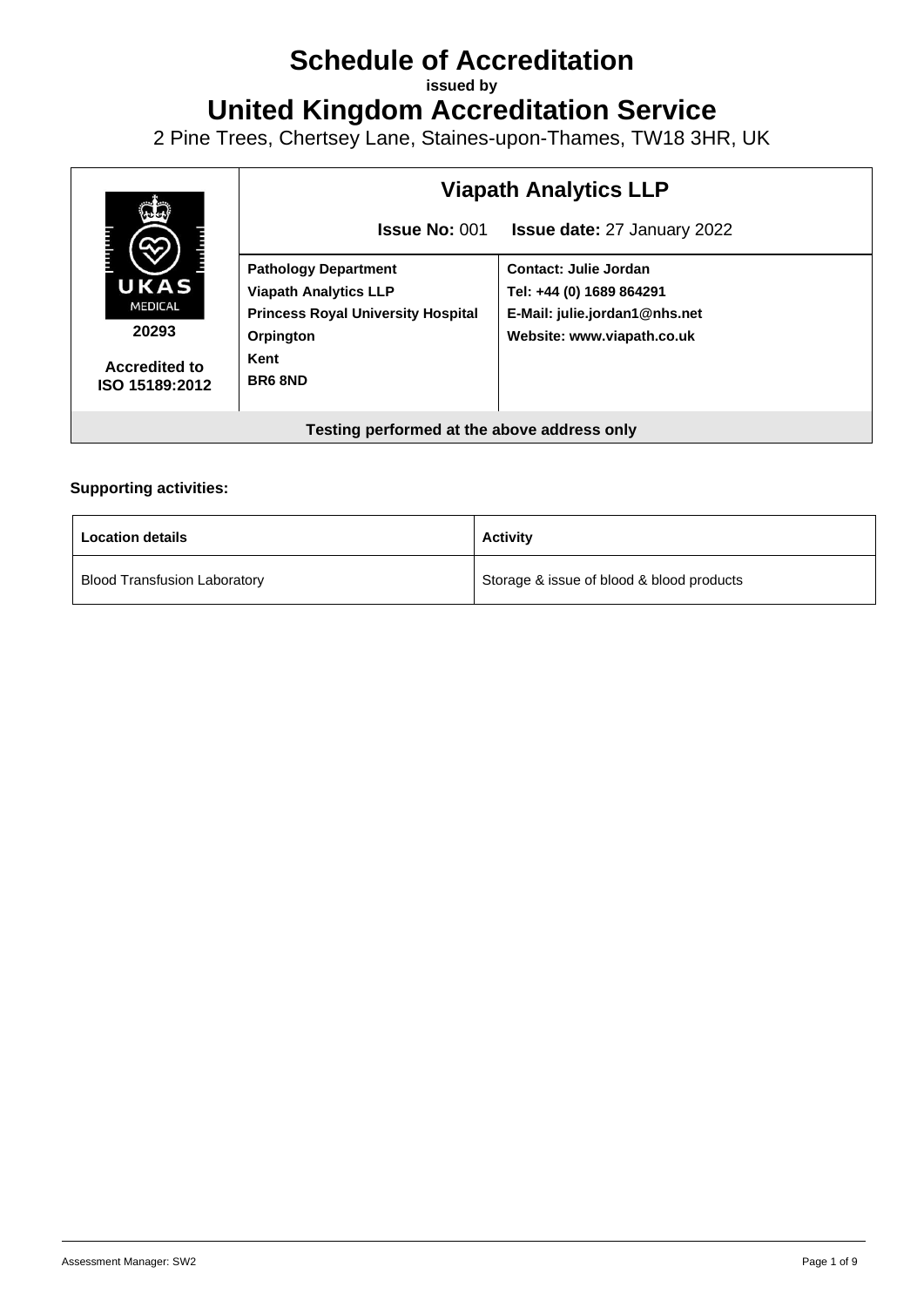

2 Pine Trees, Chertsey Lane, Staines -upon -Thames, TW18 3HR, UK

## **Viapath Analytics LLP**

**Issue No:** 001 **Issue date:** 27 January 2022

**Accredited to ISO 15189:2012** 

**Testing performed at main address only**

#### DETAIL OF ACCREDITATION

| Materials/Products tested                 | Type of test/Properties<br>measured/Range of measurement                                                                                                                                                                                                                                                                                            | Standard specifications/<br>Equipment/Techniques used                                   |
|-------------------------------------------|-----------------------------------------------------------------------------------------------------------------------------------------------------------------------------------------------------------------------------------------------------------------------------------------------------------------------------------------------------|-----------------------------------------------------------------------------------------|
| <b>HUMAN BODY FLUIDS</b>                  | <b>Biochemistry examination activities</b><br>for the purpose of clinical diagnosis                                                                                                                                                                                                                                                                 | In house documented methods<br>incorporating manufacturers'<br>instructions as required |
| Serum/Plasma<br>(unless otherwise stated) |                                                                                                                                                                                                                                                                                                                                                     | Roche Cobas 8000: c702 module<br>BB-AP-034 & measurement<br>principles stated           |
| and Urine                                 | Sodium (Na)<br>Potassium (K)<br>Chloride (CI)                                                                                                                                                                                                                                                                                                       | Indirect ion selective electrode (ISE)                                                  |
|                                           | Alkaline phosphatase (ALP)<br>Alanine aminotransferase (ALT)<br>Aspartamine aminotransferase<br>(AST)<br><b>Total bilirubin</b><br>Iron<br>Unsaturated iron binding capacity<br>(UIBC)<br>Gamma-glutamyl transferase (GGT)<br>Magnesium<br>Urate<br>Bicarbonate<br>Paracetamol<br>Cholesterol<br>Triglycerides<br><b>HDL-Cholesterol</b><br>Amylase | Photometry                                                                              |
| and Urine                                 | Urea                                                                                                                                                                                                                                                                                                                                                |                                                                                         |
| and Urine<br>and Urine                    | Calcium<br><b>Total Protein</b>                                                                                                                                                                                                                                                                                                                     |                                                                                         |
| and Urine                                 | Albumin<br>Creatinine Kinase (CK)<br>Salicylate                                                                                                                                                                                                                                                                                                     |                                                                                         |
| and Urine                                 | Phosphate<br>Bile Acids (total)<br>Lactate dehydrogenase (LDH)<br>Glucose<br>Conjugated bilirubin<br>Angiotensin Converting Enzyme<br>(ACE)<br>Lactate<br>Ammonia<br>Ethanol<br>Lithium                                                                                                                                                             |                                                                                         |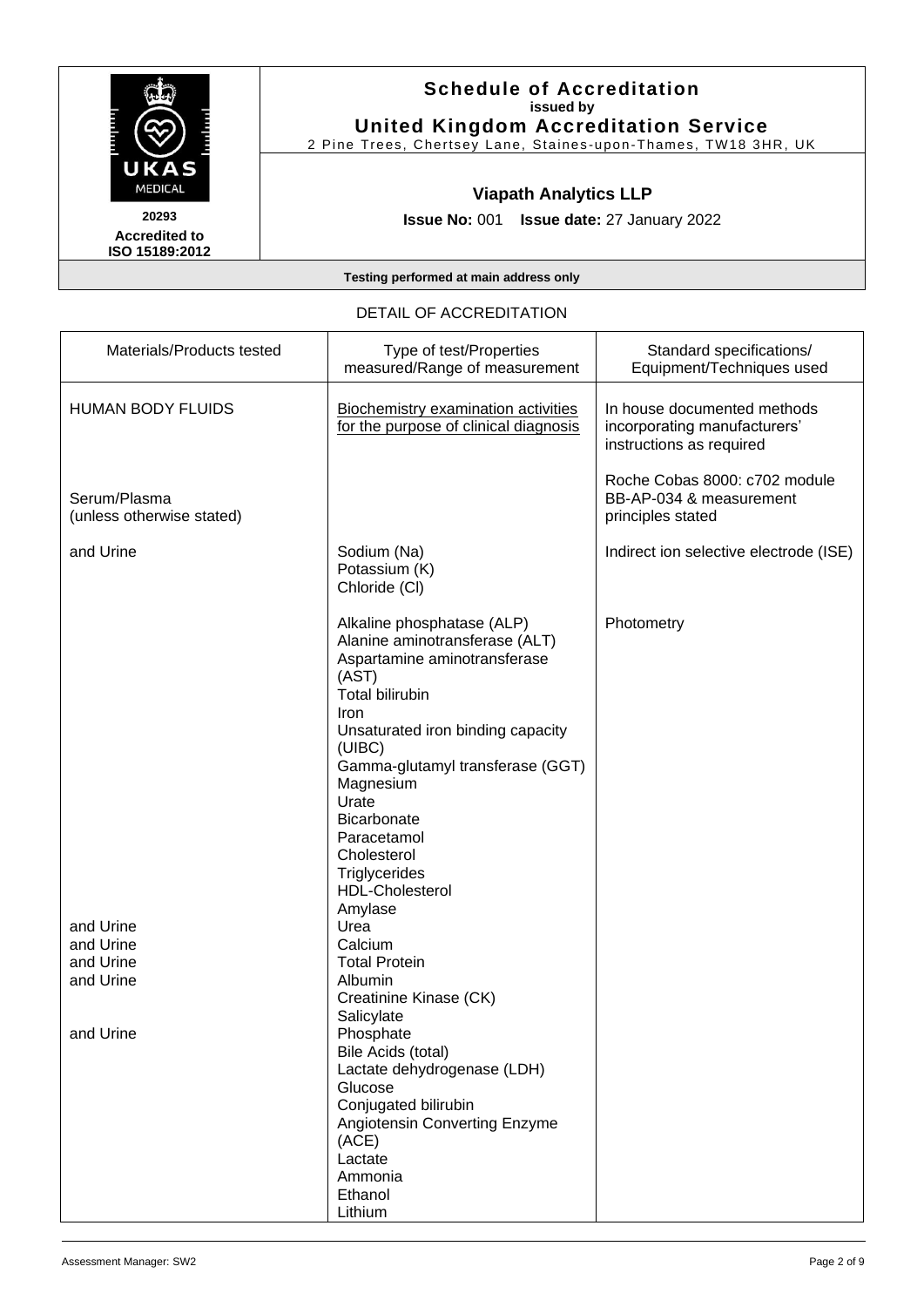

**Accredited to ISO 15189:2012** 

## **Schedule of Accreditation issued by United Kingdom Accreditation Service**

2 Pine Trees, Chertsey Lane, Staines -upon -Thames, TW18 3HR, UK

# **Viapath Analytics LLP**

**Issue No:** 001 **Issue date:** 27 January 2022

| Materials/Products tested                                      | Type of test/Properties<br>measured/Range of measurement                                                                                                                                                                                                                                                                               | Standard specifications/<br>Equipment/Techniques used                                   |
|----------------------------------------------------------------|----------------------------------------------------------------------------------------------------------------------------------------------------------------------------------------------------------------------------------------------------------------------------------------------------------------------------------------|-----------------------------------------------------------------------------------------|
| HUMAN BODY FLUIDS (cont'd)                                     | <b>Biochemistry examination activities</b><br>for the purpose of clinical diagnosis<br>(cont'd)                                                                                                                                                                                                                                        | In house documented methods<br>incorporating manufacturers'<br>instructions as required |
| Serum/Plasma (cont'd)<br>(unless otherwise stated)             |                                                                                                                                                                                                                                                                                                                                        | Roche Cobas 8000: c702 module<br>BB-AP-034 & measurement<br>principles stated           |
| Urine<br>Cerebrospinal fluid (CSF)<br><b>CSF</b><br><b>CSF</b> | Amikacin<br>Carbamazepine<br>Valproate<br>Theophylline<br>Phenytoin<br>Gentamicin<br>Vancomycin<br>C-Reactive Protein (CRP)<br>C3, C<br>Alpha-1-Antitrypsin<br>Immunoglobulin A<br>Immunoglobulin G<br>Immunoglobulin M<br><b>Rheumatoid Factor</b><br>Creatinine<br>Glucose<br>Lactate<br>Protein                                     | Photometry                                                                              |
| Serum/Plasma                                                   | Calculated parameters:<br><b>Adjusted Calcium</b><br>AKI (acute kidney injury) grading<br>eGFR (estimated glomerular<br>filtration rate)<br>Total iron binding capacity (TIBC)<br><b>Transferrin saturation</b><br>Globulins<br>Low density lipoprotein (LDL)<br>cholesterol<br>Non-high density lipoprotein (non-<br>HDL) cholesterol | <b>By Calculation</b><br><b>BB-AP-043</b>                                               |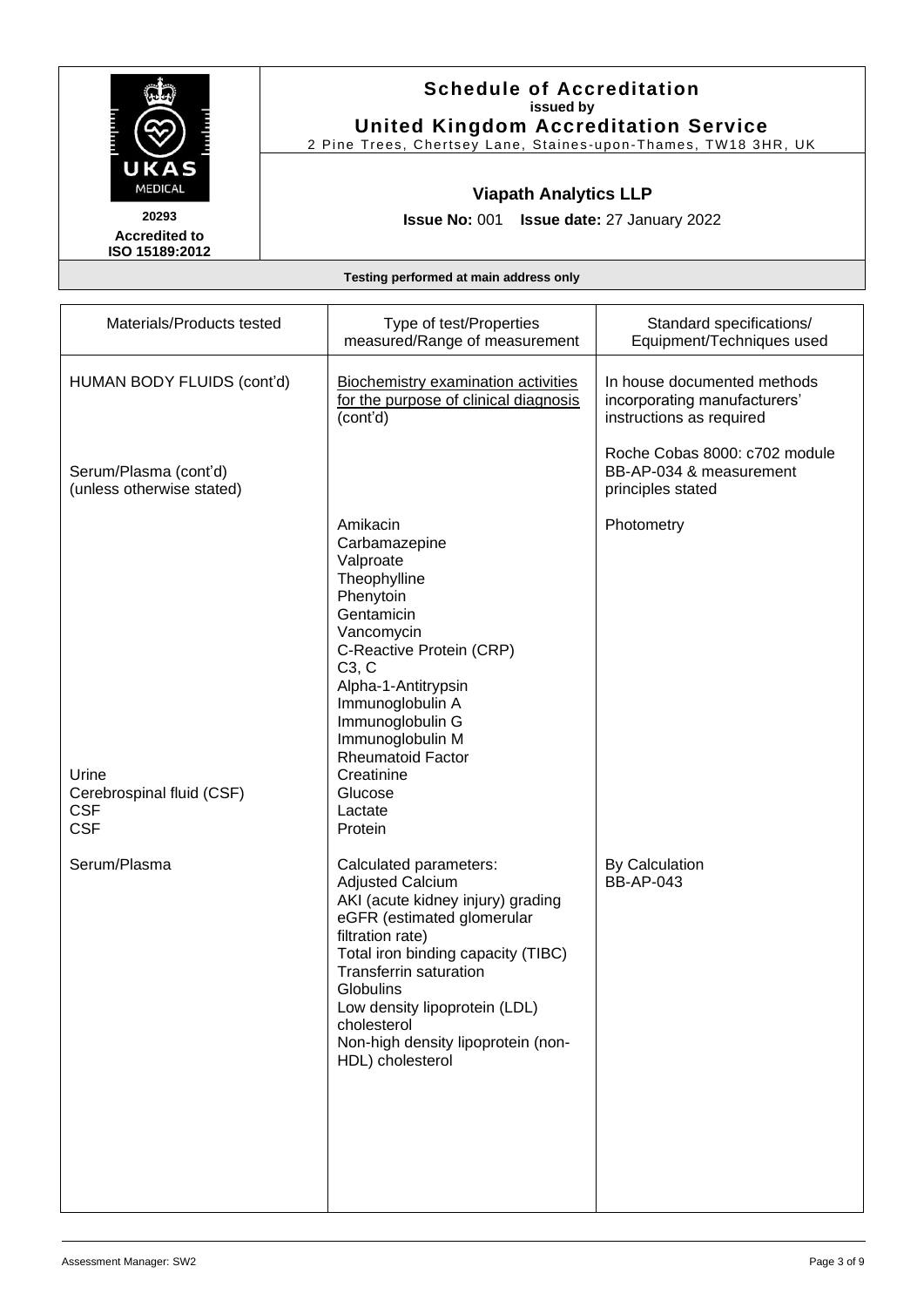

2 Pine Trees, Chertsey Lane, Staines -upon -Thames, TW18 3HR, UK

# **Viapath Analytics LLP**

**Issue No:** 001 **Issue date:** 27 January 2022

**Accredited to ISO 15189:2012** 

| Materials/Products tested                 | Type of test/Properties<br>measured/Range of measurement                                                                                                                                                                                                                                                                                                                                                                                       | Standard specifications/<br>Equipment/Techniques used                                   |
|-------------------------------------------|------------------------------------------------------------------------------------------------------------------------------------------------------------------------------------------------------------------------------------------------------------------------------------------------------------------------------------------------------------------------------------------------------------------------------------------------|-----------------------------------------------------------------------------------------|
| HUMAN BODY FLUIDS (cont'd)                | <b>Biochemistry examination activities</b><br>for the purpose of clinical diagnosis<br>(cont'd)                                                                                                                                                                                                                                                                                                                                                | In house documented methods<br>incorporating manufacturers'<br>instructions as required |
|                                           |                                                                                                                                                                                                                                                                                                                                                                                                                                                | Roche Cobas 8000: c702 module<br>BB-AP-034 & measurement<br>principles stated           |
| Urine                                     | Albumin: Creatinine ratio (ACR)<br>Protein: Creatinine ratio (PCR)<br>Calcium:Creatinine ratio<br>Calcium excretion<br>Creatinine excretion<br>Phosphate excretion<br>Potassium excretion<br>Total protein excretion<br>Sodium excretion<br>Urea excretion                                                                                                                                                                                     | By calculation                                                                          |
| Serum/Urine                               | Creatinine clearance                                                                                                                                                                                                                                                                                                                                                                                                                           | By calculation                                                                          |
| Serum/Plasma<br>(unless otherwise stated) |                                                                                                                                                                                                                                                                                                                                                                                                                                                | Roche Cobas 8000: c801 module<br>BB-AP-034 & measurement<br>principles stated           |
|                                           | Vitamin B12<br>Vitamin D<br>Troponin T<br>N-Terminal-pro B-type Natriuretic<br>Peptide (NT-pre BNP)<br>Digoxin<br>Folate<br>Ferritin<br>Thyroid Stimulating Hormone (TSH)<br>Free T4 (FT3)<br>Free T3 (FT4)<br>Follicle Stimulating Hormone (FSH)<br>Luteinising Hormone (LH)<br>Prolactin<br>Testosterone<br>Oestradiol<br>Progesterone<br>Sex Hormone Binding Globulin<br>(SHBG)<br>Beta-Human Chorionic<br>Gonadotrophin (BHCG)<br>Cortisol | Electrochemiluminescence<br>Immunoassay                                                 |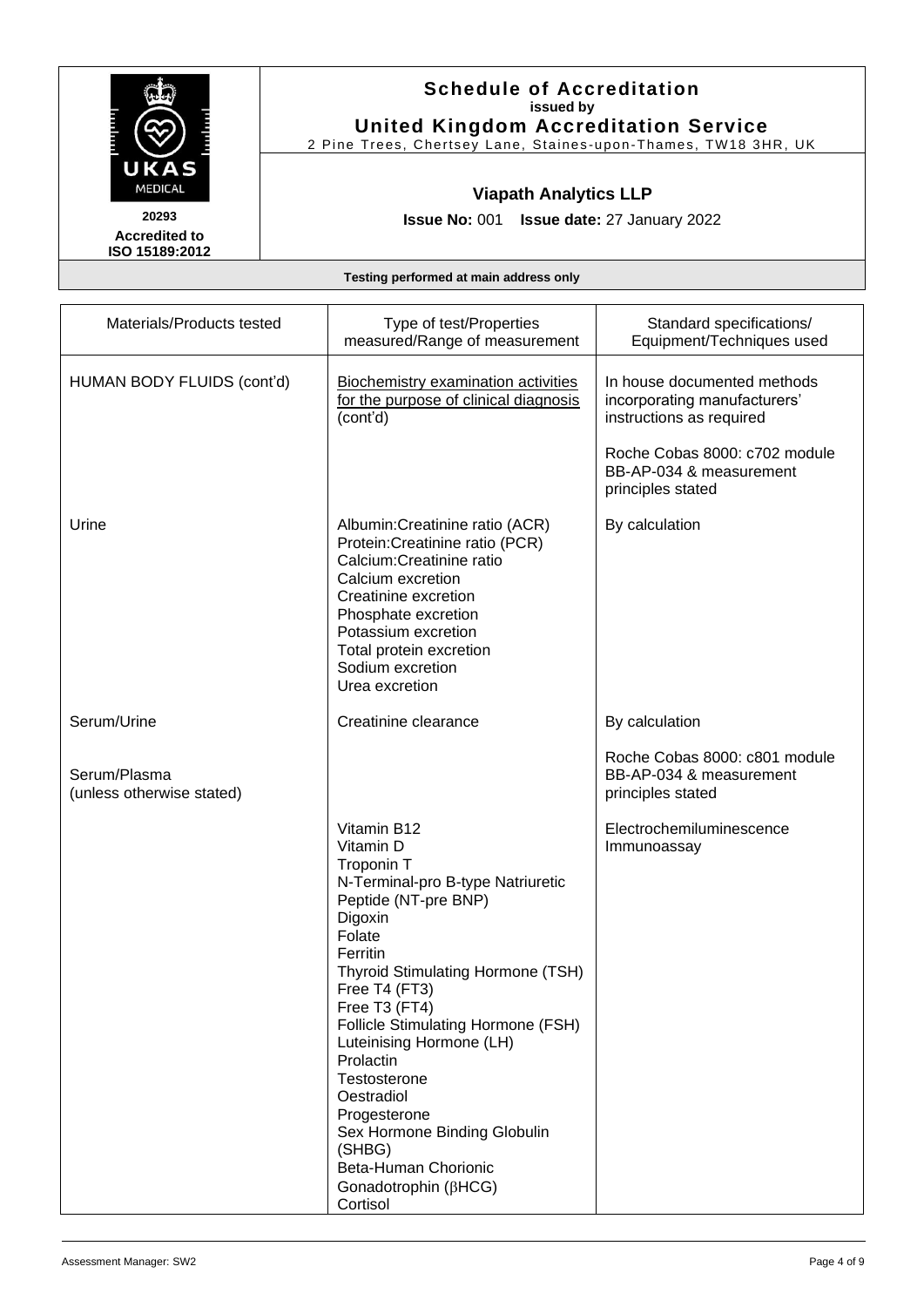

2 Pine Trees, Chertsey Lane, Staines -upon -Thames, TW18 3HR, UK

# **Viapath Analytics LLP**

**Issue No:** 001 **Issue date:** 27 January 2022

**Accredited to ISO 15189:2012** 

| Materials/Products tested                          | Type of test/Properties<br>measured/Range of measurement                                                                                                                 | Standard specifications/<br>Equipment/Techniques used                                                               |
|----------------------------------------------------|--------------------------------------------------------------------------------------------------------------------------------------------------------------------------|---------------------------------------------------------------------------------------------------------------------|
| HUMAN BODY FLUIDS (cont'd)                         | <b>Biochemistry examination activities</b><br>for the purpose of clinical diagnosis<br>(cont'd)                                                                          | In house documented methods<br>incorporating manufacturers'<br>instructions as required                             |
| Serum/Plasma (cont'd)<br>(unless otherwise stated) |                                                                                                                                                                          | Roche Cobas 8000: c801 module<br>BB-AP-034 & measurement<br>principles stated                                       |
|                                                    | Prostate Specific Antigen (PSA)<br>Carcinoembryonic hormone (CEA)<br>Alpha-Fetoprotein (AFP)<br>CA-125<br>CA-153<br>CA-199<br>Parathyroid Hormone (PTH)<br>Procalcitonin | Electrochemiluminescence<br>Immunoassay                                                                             |
| Serum                                              | Free androgen index                                                                                                                                                      | By calculation                                                                                                      |
| Serum                                              | Macroprolactin                                                                                                                                                           | PEG Precipitation & Roche Cobas<br>8000: c801 module<br>Electrochemiluminescence<br>Immunoassay<br><b>BB-AP-004</b> |
| Serum<br>Urine                                     | Osmolality                                                                                                                                                               | Advanced Instruments Vitech 3320<br>Osmometer<br><b>Freezing Point Depression</b><br><b>BB-AP-006</b>               |
| Haemolysed Whole Blood                             | HbA1c                                                                                                                                                                    | Roche Cobas c513<br>Turbidimetric Inhibition<br>Immunoassay (TINIA)<br><b>BB-AP-039</b>                             |
|                                                    |                                                                                                                                                                          |                                                                                                                     |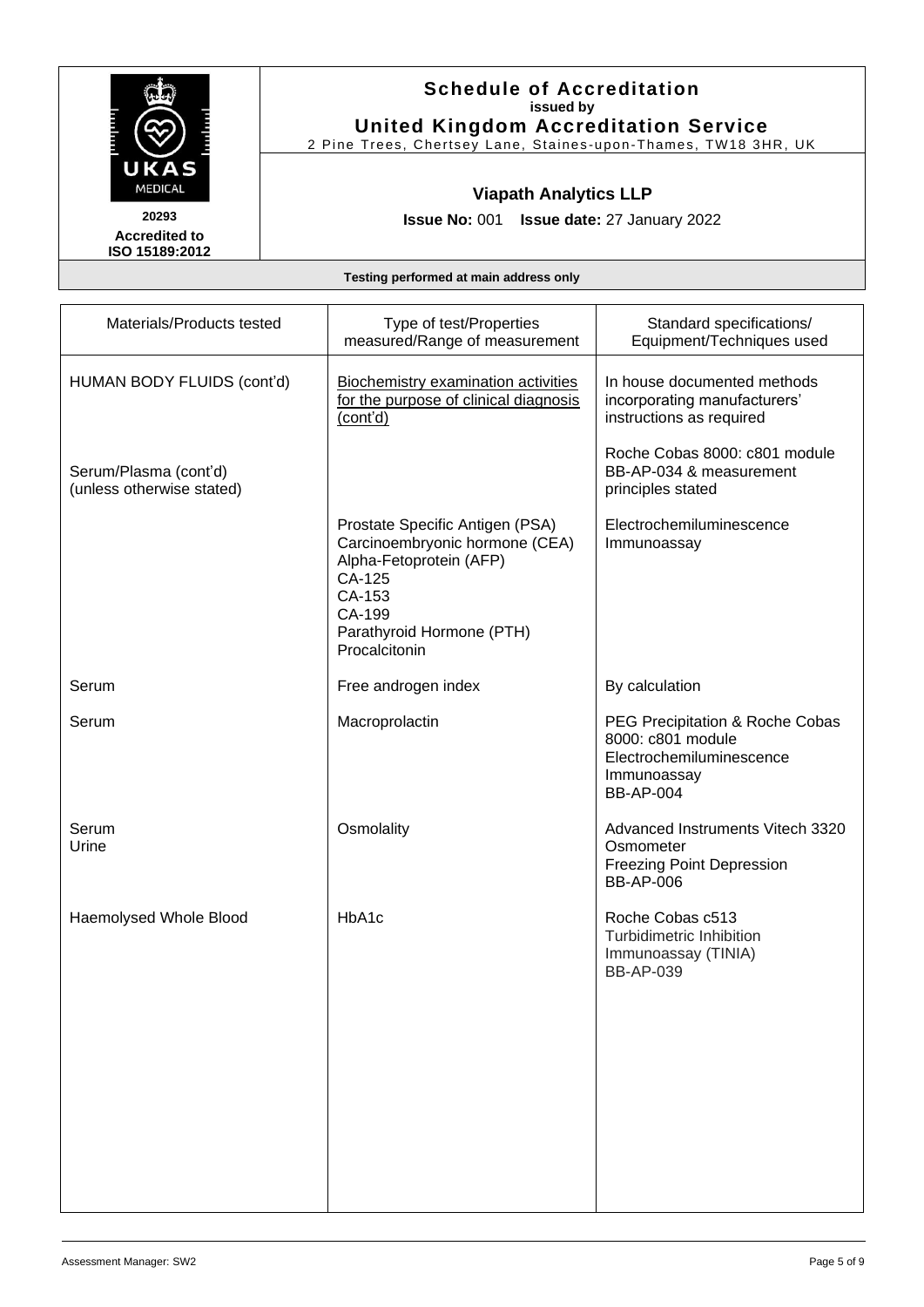

2 Pine Trees, Chertsey Lane, Staines -upon -Thames, TW18 3HR, UK

# **Viapath Analytics LLP**

**Issue No:** 001 **Issue date:** 27 January 2022

**Accredited to ISO 15189:2012** 

| Materials/Products tested  | Type of test/Properties<br>measured/Range of measurement                                                                                                                                                                               | Standard specifications/<br>Equipment/Techniques used                                                                                                                  |
|----------------------------|----------------------------------------------------------------------------------------------------------------------------------------------------------------------------------------------------------------------------------------|------------------------------------------------------------------------------------------------------------------------------------------------------------------------|
| HUMAN BODY FLUIDS (cont'd) | <b>Blood Transfusion examination</b><br>activities for the purpose of clinical<br>diagnosis                                                                                                                                            | In house documented methods<br>incorporating manufacturers'<br>instructions as required                                                                                |
| Blood (Red cells, Plasma)  | ABO / RhD typing by detection &<br>identification of antigens:<br>A Rh D Positive<br>AB Rh D Positive<br><b>B Rh D Positive</b><br>O Rh D Positive<br>A Rh D Negative<br>AB Rh D Negative<br><b>B Rh D Negative</b><br>O Rh D Negative | Automated using: CAT<br>BioRad IH500<br><b>BT-PP-041</b><br>Manual using: CAT<br>BioRad ABO and reverse grouping<br>cards and A1 & B reagent cells<br><b>BT-PP-032</b> |
| Blood (Plasma)             | Antibody screen for detection of<br>antibodies:<br>$Rh - C$ , D, E, c, e, Cw<br>K, k, Kpa<br>Fya, Fyb<br>M, N, S, s<br>Jka, Jkb<br>Lea, Leb<br>Lua<br>P, P1                                                                            | Manual using: CAT<br>BioRad IAT technology, anti-IgG<br>IAT gel cards and BioRad 3 cell<br>antibody screening reagent cells<br>BT-PP-002                               |
| Blood (Plasma)             | Antibody Identification of antibodies:<br>$Rh - C$ , D, E, c, e, Cw<br>K, Kpa<br>Fya, Fyb<br>M, N, S, s<br>Jka, Jkb<br>Lea, Leb<br>Lua<br>P <sub>1</sub>                                                                               | Automated using: CAT<br>BioRad IH500<br><b>BT-PP-041</b><br>Manual using: CAT<br>BioRad IAT technology, anti-IgG<br>IAT gel cards<br><b>BT-PP-002</b>                  |
| Blood (Red cells)          | Direct Antiglobulin Testing (DAT)                                                                                                                                                                                                      | Automated using: CAT<br>BioRad IH500<br><b>BT-PP-041</b><br>Manual using: CAT<br>BioRad polyspecific & monospecific<br>IgG and CD3d DAT cards<br>BT-PP-033             |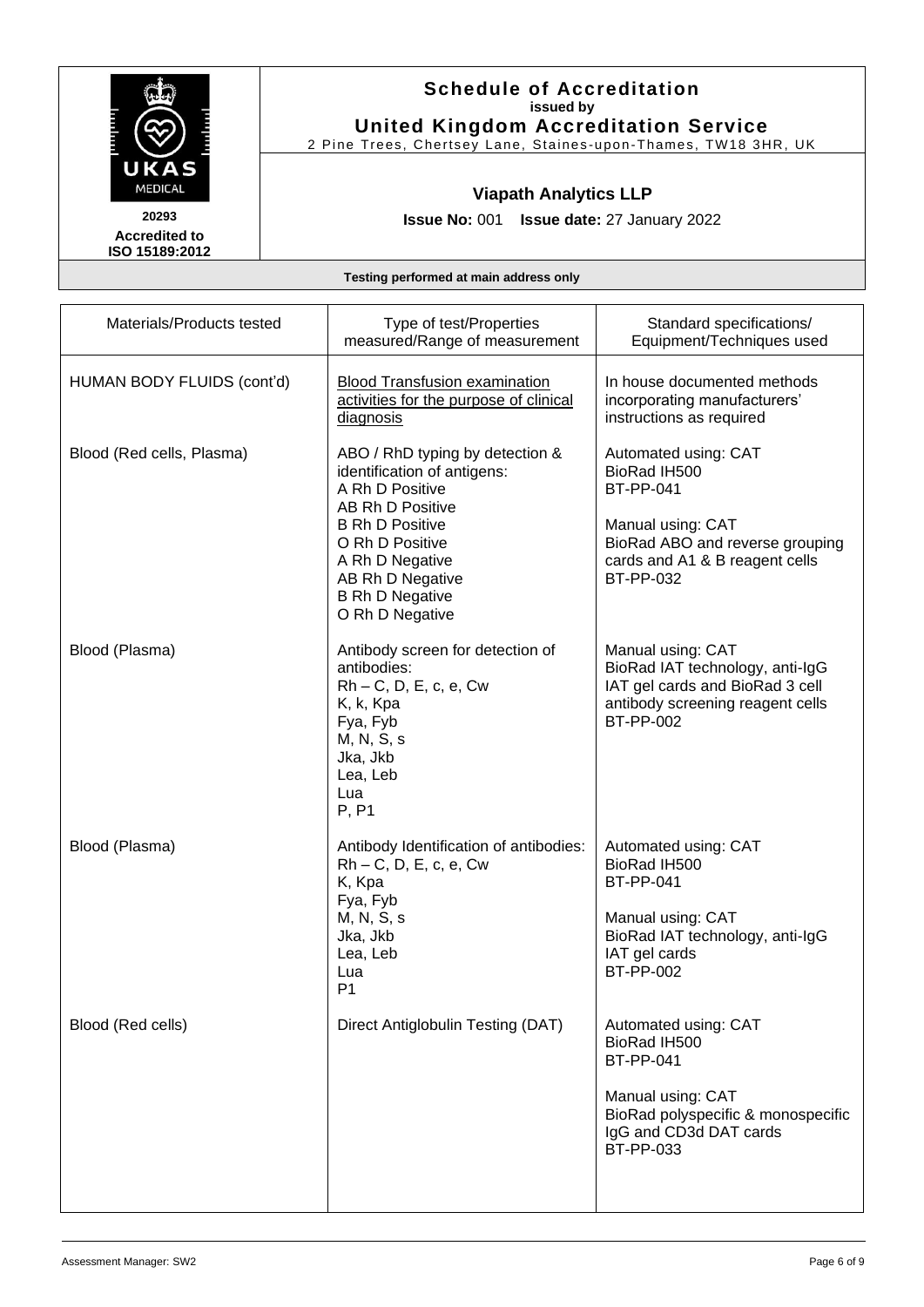

2 Pine Trees, Chertsey Lane, Staines -upon -Thames, TW18 3HR, UK

## **Viapath Analytics LLP**

**Issue No:** 001 **Issue date:** 27 January 2022

**Accredited to ISO 15189:2012** 

| Materials/Products tested  | Type of test/Properties<br>measured/Range of measurement                                                                                                                                                                                                                                                                                                                                                                      | Standard specifications/<br>Equipment/Techniques used                                   |
|----------------------------|-------------------------------------------------------------------------------------------------------------------------------------------------------------------------------------------------------------------------------------------------------------------------------------------------------------------------------------------------------------------------------------------------------------------------------|-----------------------------------------------------------------------------------------|
| HUMAN BODY FLUIDS (cont'd) | <b>Blood Transfusion examination</b><br>activities for the purpose of clinical<br>diagnosis (cont'd)                                                                                                                                                                                                                                                                                                                          | In house documented methods<br>incorporating manufacturers'<br>instructions as required |
| Blood (Red cells)          | Rh/K phenotyping of antigens:<br>C, c, E, e, K                                                                                                                                                                                                                                                                                                                                                                                | Automated using: CAT<br>BioRad IH500<br><b>BT-PP-041</b>                                |
|                            |                                                                                                                                                                                                                                                                                                                                                                                                                               | Manual using: CAT<br>BioRad Rh/K antigen typing cards<br><b>BT-PP-006</b>               |
| Blood (Red cells, Plasma)  | Compatibility testing (Crossmatch)                                                                                                                                                                                                                                                                                                                                                                                            | Manual using: CAT<br>BioRad Anti-IgG IAT gel cards<br>BT-PP-003                         |
| Blood (Red cells)          | Foetal Maternal Haemorrhage                                                                                                                                                                                                                                                                                                                                                                                                   | Kleihauer Acid Elution &<br>microscopy<br><b>BT-PP-005</b>                              |
|                            | Haematology examination activities<br>for the purpose of clinical diagnosis                                                                                                                                                                                                                                                                                                                                                   |                                                                                         |
| <b>Whole Blood</b>         | Full Blood Count (FBC) Analysis:<br>Total red cell count<br>Haemoglobin<br>Mean cell volume<br>Mean cell haemoglobin<br>Mean cell haemoglobin<br>concentration<br>Haematocrit<br>Red cell distribution width<br>Total white cell count<br>Absolute neutrophil count<br>Absolute lymphocyte count<br>Absolute monocyte count<br>Absolute eosinophil count<br>Absolute basophil count<br>Platelet count<br>Mean platelet volume | Sysmex XN10 & XN20<br><b>Fluorescence Flow Cytometry</b><br><b>BH-AP-040</b>            |
| <b>Whole Blood</b>         | <b>Nucleated Red Cell Count</b>                                                                                                                                                                                                                                                                                                                                                                                               | Sysmex XN10 & XN20<br><b>Fluorescence Flow Cytometry</b><br><b>BH-AP-040</b>            |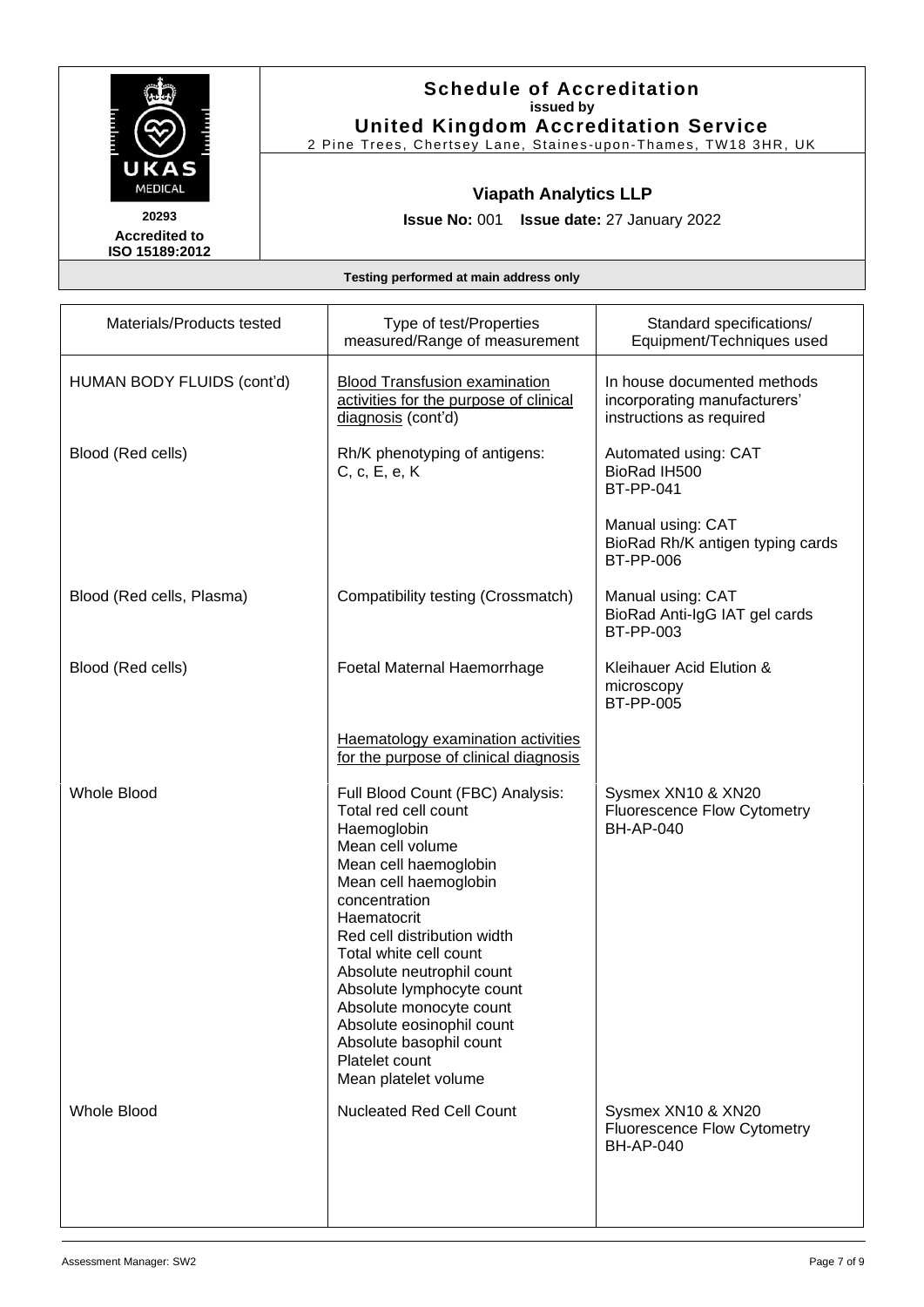

2 Pine Trees, Chertsey Lane, Staines -upon -Thames, TW18 3HR, UK

# **Viapath Analytics LLP**

**Issue No:** 001 **Issue date:** 27 January 2022

**Accredited to ISO 15189:2012** 

| Materials/Products tested  | Type of test/Properties<br>measured/Range of measurement                                                                                                                                                       | Standard specifications/<br>Equipment/Techniques used                                                                                                                                                                 |
|----------------------------|----------------------------------------------------------------------------------------------------------------------------------------------------------------------------------------------------------------|-----------------------------------------------------------------------------------------------------------------------------------------------------------------------------------------------------------------------|
| HUMAN BODY FLUIDS (cont'd) | <b>Haematology examination activities</b><br>for the purpose of clinical diagnosis<br>(cont'd)                                                                                                                 | In house documented methods<br>incorporating manufacturers'<br>instructions as required                                                                                                                               |
| <b>Whole Blood</b>         | Reticulocytes                                                                                                                                                                                                  | Sysmex XN10 & XN20<br><b>Fluorescence Flow Cytometry</b><br><b>BH-AP-040</b>                                                                                                                                          |
| Whole Blood (Blood Film)   | Red Cell morphology<br>White Cell morphology<br>Platelet morphology<br><b>White Cell Differential</b>                                                                                                          | <b>RAL Stainer</b><br>Methylene Blue and May-Grünwald<br>stains<br>Methanol Free, Chromatic<br>Detection<br><b>BH-AP-039</b><br>Nikon Eclipse 80i<br>Olympus BX43<br>Microscopy<br><b>BH-AP-10</b><br><b>BH-AP-30</b> |
| <b>Whole Blood</b>         | Detection of Malaria antigens:<br>Plasmodium falciparum HRP2 &<br>P. falciparum, P. vivax, P. ovale, P.<br>malariae Pan LDH                                                                                    | <b>CareStart RAPYDTEST</b><br>Immunochromogenic method<br><b>BH-AP-002</b>                                                                                                                                            |
| Whole Blood (Blood Film)   | Detection & presumptive speciation<br>of Malaria & non-malaria parasites,<br>including:<br>P. falciparum, P. vivax, P. ovale, P.<br>malariae, P. knowlesi<br>% Parasitaemia for P. falciparum &<br>P. knowlesi | Thick and thin film Giemsa (pH7.2)<br>staining<br><b>BH-AP-002</b><br>Nikon Eclipse 80i<br>Olympus BX43<br>Microscopy<br><b>BH-AP-10</b><br><b>BH-AP-30</b>                                                           |
| <b>Whole Blood</b>         | <b>Erythrocyte Sedimentation Rate</b><br>(ESR)                                                                                                                                                                 | <b>StaRRsed Autocompact</b><br>Red cell sedimentation<br><b>BH-AP-011</b>                                                                                                                                             |
| <b>Whole Blood</b>         | Heterophile antibodies<br>(Infectious Mononucleosis screen)                                                                                                                                                    | <b>IM Clearview Test kit</b><br>Latex Agglutination<br><b>BH-AP-18</b>                                                                                                                                                |
| <b>Whole Blood</b>         | <b>Sickle Cell Solubility</b>                                                                                                                                                                                  | S-Test kit<br>Visual interpretation<br><b>BH-AP-001</b>                                                                                                                                                               |